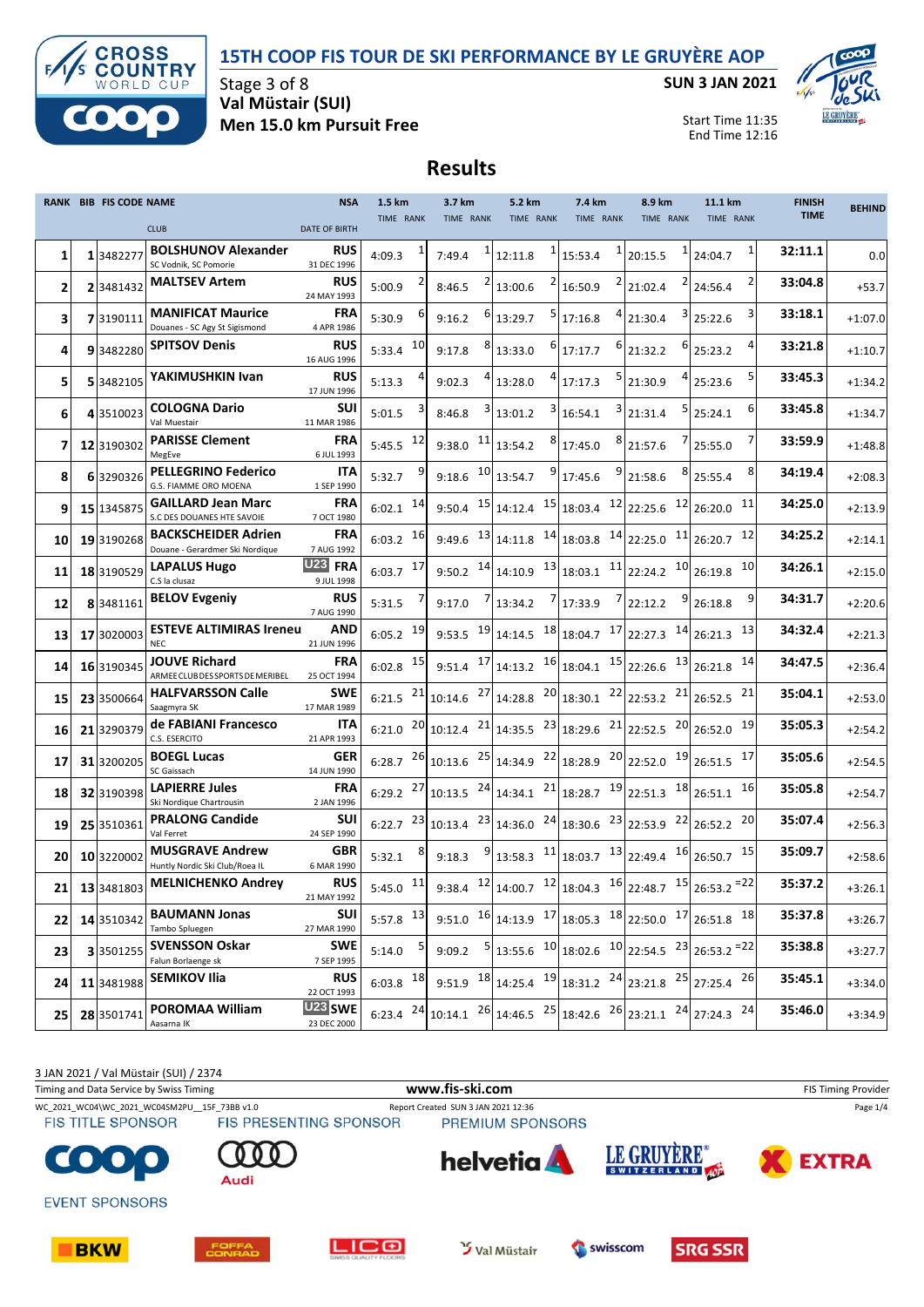### **15TH COOP FIS TOUR DE SKI PERFORMANCE BY LE GRUYÈRE AOP**



Stage 3 of 8 **Val Müstair (SUI) Men 15.0 km Pursuit Free** **SUN 3 JAN 2021**



Start Time 11:35 End Time 12:16

# **Results**

|    | RANK BIB FIS CODE NAME |                                                                | <b>NSA</b>                    | 1.5 km    | 3.7 km    | 5.2 km    | 7.4 km                                                                                                                                                                                                                                                                                                     | 8.9 km    | 11.1 km   | <b>FINISH</b> | <b>BEHIND</b> |
|----|------------------------|----------------------------------------------------------------|-------------------------------|-----------|-----------|-----------|------------------------------------------------------------------------------------------------------------------------------------------------------------------------------------------------------------------------------------------------------------------------------------------------------------|-----------|-----------|---------------|---------------|
|    |                        | <b>CLUB</b>                                                    | <b>DATE OF BIRTH</b>          | TIME RANK | TIME RANK | TIME RANK | TIME RANK                                                                                                                                                                                                                                                                                                  | TIME RANK | TIME RANK | <b>TIME</b>   |               |
| 26 | 20 3482806             | <b>TERENTEV Alexander</b>                                      | <b>U23 RUS</b><br>19 MAY 1999 |           |           |           | $6:24.1$ $25 10:12.1$ $20 14:47.1$ $26 18:38.8$ $25 23:22.3$ $26 27:24.9$                                                                                                                                                                                                                                  |           | 25        | 35:51.0       | $+3:39.9$     |
| 27 | 24 3150570             | <b>NOVAK Michal</b><br>Dukla Liberec                           | CZE<br>26 OCT 1996            |           |           |           | 6:33.7 $32 10:23.8$ $29 15:06.1$ $28 19:03.8$ $28 23:42.0$ $28 27:41.3$                                                                                                                                                                                                                                    |           | 27        | 35:53.4       | $+3:42.3$     |
| 28 | 26 3510534             | <b>KLEE Beda</b><br>Speer Ebnat-Kappel                         | SUI<br>16 JUN 1996            |           |           |           | 6:31.8 $^{29}$ 10:24.4 $^{30}$ 15:07.1 $^{29}$ 19:05.0 $^{30}$ 23:41.3 $^{27}$ 27:41.7                                                                                                                                                                                                                     |           | 28        | 35:54.6       | $+3:43.5$     |
| 29 | 33 3181007             | <b>VUORELA Markus</b><br>Jamin Janne                           | <b>FIN</b><br>28 MAY 1996     |           |           |           | 6:33.1 $31 \mid 10:24.8$ $31 \mid 15:08.2$ $31 \mid 19:04.6$ $29 \mid 23:42.6$ $29 \mid 27:42.2$                                                                                                                                                                                                           |           | 29        | 36:07.6       | $+3:56.5$     |
| 30 | 41 3200376             | <b>NOTZ Florian</b><br>SZ Roemerstein                          | GER<br>24 APR 1992            |           |           |           | 7:15.0 $41$ 11:04.7 $38$ 15:27.6 $32$ 19:27.9 $33$ 23:50.0 $31$ 27:46.4                                                                                                                                                                                                                                    |           | 31        | 36:08.4       | $+3:57.3$     |
| 31 | 40 3200356             | <b>DOBLER Jonas</b><br>SC Traunstein                           | GER<br>4 MAY 1991             |           |           |           | 7:13.8 $^{40}$ 11:05.7 $^{40}$ 15:30.0 $^{36}$ 19:28.6 $^{36}$ 24:03.1 $^{34}$ 27:58.6                                                                                                                                                                                                                     |           | 32        | 36:13.2       | $+4:02.1$     |
| 32 | 35 3530882             | <b>SCHUMACHER Gus</b><br>Alaska Winter stars                   | <u>U23</u> USA<br>25 JUL 2000 |           |           |           | 7:10.6 $35 11:04.4$ $36 15:34.3$ $39 19:28.4$ $35 24:03.8$ $35 27:58.8$                                                                                                                                                                                                                                    |           | 33        | 36:15.1       | $+4:04.0$     |
| 33 | 45 3290407             | <b>SALVADORI Giandomenico</b><br>GRUPPO SCIATORI FIAMME GIALLE | ITA<br>8 OCT 1992             |           |           |           | 7:36.8 $45$ 11:28.5 $44$ 15:54.9 $42$ 19:52.0 $42$ 24:14.4 $41$ 28:09.2                                                                                                                                                                                                                                    |           | 40        | **36:17.2     | $+4:06.1$     |
| 34 | 36 3200241             | <b>BING Thomas</b><br>Rhoener WSV Dermbach                     | GER<br>3 APR 1990             |           |           |           | 7:11.8 $37 11.05.3$ $39 15.29.3$ $35 19.27.2$ $32 24.02.6$ $33 28.00.3$                                                                                                                                                                                                                                    |           | 35        | 36:18.1       | $+4:07.0$     |
| 35 | 34 3290504             | <b>VENTURA Paolo</b><br>C.S. ESERCITO                          | ITA<br>1 APR 1996             |           |           |           | 7:10.0 $34 11:04.6$ $37 15:31.6$ $37 19:29.0$ $37 24:05.6$ $36 27:59.5$                                                                                                                                                                                                                                    |           | 34        | 36:20.6       | $+4:09.5$     |
| 36 | 29 3180436             | <b>MIKKONEN Juho</b><br>Vuokatti Ski Team Kainuu               | FIN<br>28 DEC 1990            |           |           |           | $6:46.4$ $33 10:46.2$ $33 15:33.5$ $38 19:29.2$ $38 24:07.6$ $39 28:02.0$                                                                                                                                                                                                                                  |           | 37        | 36:24.1       | $+4:13.0$     |
| 37 | 39 3490145             | <b>ROJO Imanol</b><br>ALPINO UZTURRE-RFEDI                     | ESP<br>30 NOV 1990            |           |           |           | 7:12.6 <sup>=38</sup> 11:04.1 <sup>35</sup> 15:28.7 <sup>33</sup> 19:28.0 <sup>34</sup> 24:06.5 <sup>37</sup> 28:03.5                                                                                                                                                                                      |           | 39        | 36:34.8       | $+4:23.7$     |
| 38 | 46 3530532             | <b>PATTERSON Scott</b><br>Alaska Pacific University Nordic Sk  | <b>USA</b><br>28 JAN 1992     |           |           |           | 7:35.8 $44 \mid 11:31.4$ $45 \mid 15:57.5$ $43 \mid 19:54.6$ $43 \mid 24:19.6$ $42 \mid 28:12.8$                                                                                                                                                                                                           |           | 41        | $**36:41.9$   | $+4:30.8$     |
| 39 | 27 3481163             | <b>RETIVYKH Gleb</b>                                           | <b>RUS</b><br>30 DEC 1991     |           |           |           | 6:30.8 $^{28}$ 10:25.5 $^{32}$ 15:07.3 $^{30}$ 19:05.5 $^{31}$ 23:58.7 $^{32}$ 28:01.4                                                                                                                                                                                                                     |           | 36        | 36:42.1       | $+4:31.0$     |
| 40 | 22 3190353             | <b>CHAUVIN Valentin</b><br>Haut Jura ski                       | <b>FRA</b><br>30 DEC 1995     |           |           |           | 6:22.1 $22 10:13.0$ $22 14:47.5$ $27 18:43.1$ $27 23:43.2$ $30 27:43.2$                                                                                                                                                                                                                                    |           | 30        | 36:45.7       | $+4:34.6$     |
| 41 | 37 3501297             | <b>SANDSTROEM Bjoern</b><br>Piteaa Elit SK                     | SWE<br>17 FEB 1995            |           |           |           | 7:11.3 $36 11:03.8$ $34 15:34.9$ $40 19:29.6$ $39 24:07.1$ $38 28:02.9$                                                                                                                                                                                                                                    |           | 38        | 36:46.6       | $+4:35.5$     |
| 42 | 51 3290357             | <b>BERTOLINA Mirco</b><br>C.S. CARABINIERI SEZ. SCI            | ITA<br>11 MAY 1991            |           |           |           | 7:58.3 $^{48}$ 11:46.0 $^{47}$ 16:10.3 $^{45}$ 20:08.7 $^{46}$ 24:34.2 $^{44}$ 28:30.1                                                                                                                                                                                                                     |           | 44        | **37:00.3     | $+4:49.2$     |
| 43 | 30 3510351             | <b>FURGER Roman</b><br>Schattdorf                              | SUI<br>10 FEB 1990            | 6:32.4    |           |           | $30 10:22.4$ $28 15:29.1$ $34 19:29.9$ $40 24:09.4$ $40 28:22.0$                                                                                                                                                                                                                                           |           | 42        | 37:07.2       | $+4:56.1$     |
| 44 | 42 3050342             | <b>VERMEULEN Mika</b>                                          | <b>U23 AUT</b><br>26 JUN 1999 |           |           |           | 7:27.2 $42 \mid 11:19.9$ $42 \mid 15:47.8$ $41 \mid 19:44.2$ $41 \mid 24:19.9$ $43 \mid 28:24.9$                                                                                                                                                                                                           |           | 43        | **37:08.9     | $+4:57.8$     |
| 45 | 55 3430249             | <b>BURY Dominik</b><br>AZS AWF Katowice                        | POL<br>29 NOV 1996            |           |           |           | 8:07.4 $^{53}$ 11:59.3 $^{53}$ 16:30.9 $^{49}$ 20:21.6 $^{49}$ 24:58.4 $^{47}$ 29:02.4 $^{47}$                                                                                                                                                                                                             |           |           | **37:34.3     | $+5:23.2$     |
| 46 |                        | 50 3510479 RUEESCH Jason<br>Davos                              | SUI<br>16 MAY 1994            |           |           |           | 8:00.9 $51$ 11:47.8 $49$ 16:20.2 $47$ 20:08.4 $45$ 24:34.8 $45$ 28:48.9 $45$ **37:34.6                                                                                                                                                                                                                     |           |           |               | $+5:23.5$     |
| 47 | 43 3530120             | <b>HAMILTON Simeon</b><br>Stratton Mountain School             | <b>USA</b><br>14 MAY 1987     |           |           |           | 7:30.9 $43 11:22.7$ $43 16:03.4$ $44 20:04.8$ $44 24:51.8$ $46 28:56.3$ $46 $                                                                                                                                                                                                                              |           |           | **37:37.2     | $+5:26.1$     |
| 48 | 61 3482119             | <b>CHERVOTKIN Alexey</b>                                       | <b>RUS</b><br>30 APR 1995     |           |           |           | 9:06.8 $\begin{bmatrix} 61 \\ 12 \\ 51.4 \end{bmatrix}$ $\begin{bmatrix} 61 \\ 17 \\ 19.7 \end{bmatrix}$ $\begin{bmatrix} 59 \\ 21 \\ 06.9 \end{bmatrix}$ $\begin{bmatrix} 57 \\ 25 \\ 31.1 \end{bmatrix}$ $\begin{bmatrix} 52 \\ 29 \\ 24.5 \end{bmatrix}$ $\begin{bmatrix} 49 \\ 49 \\ 51 \end{bmatrix}$ |           |           | **37:37.4     | $+5:26.3$     |
| 49 | 47 3200676             | <b>BRUGGER Janosch</b><br>WSG Schluchsee                       | <b>GER</b><br>6 JUN 1997      |           |           |           | 7:53.7 $^{46}$ 11:42.8 $^{46}$ 16:21.8 $^{48}$ 20:21.4 $^{48}$ 25:10.3 $^{48}$ 29:14.9 $^{48}$                                                                                                                                                                                                             |           |           | **37:42.3     | $+5:31.2$     |
| 50 | 57 3290712             | <b>GRAZ Davide</b><br>GRUPPO SCIATORI FIAMME GIALLE            | <b>U23 ITA</b><br>5 MAR 2000  |           |           |           | 8:09.6 $54 12:02.0$ $54 16:35.8$ $50 20:32.1$ $50 25:13.5$ $49 29:25.3$ $50 $                                                                                                                                                                                                                              |           |           | **38:03.5     | $+5:52.4$     |

3 JAN 2021 / Val Müstair (SUI) / 2374 Timing and Data Service by Swiss Timing **WWW.fis-Ski.com www.fis-ski.com** FIS Timing Provider WC\_2021\_WC04\WC\_2021\_WC04SM2PU\_\_15F\_73BB v1.0 Report Created SUN 3 JAN 2021 12:36 Page 2/4<br>FIS TITLE SPONSOR FIS PRESENTING SPONSOR PREMIUM SPONSORS **FIS TITLE SPONSOR** PREMIUM SPONSORS LE GRUYÈRE® **helvetia**  $\bullet$ **EXTRA** SWITZERLAND Audi **EVENT SPONSORS LIC<sub>®</sub> 3** Val Müstair swisscom **BKW SRG SSR**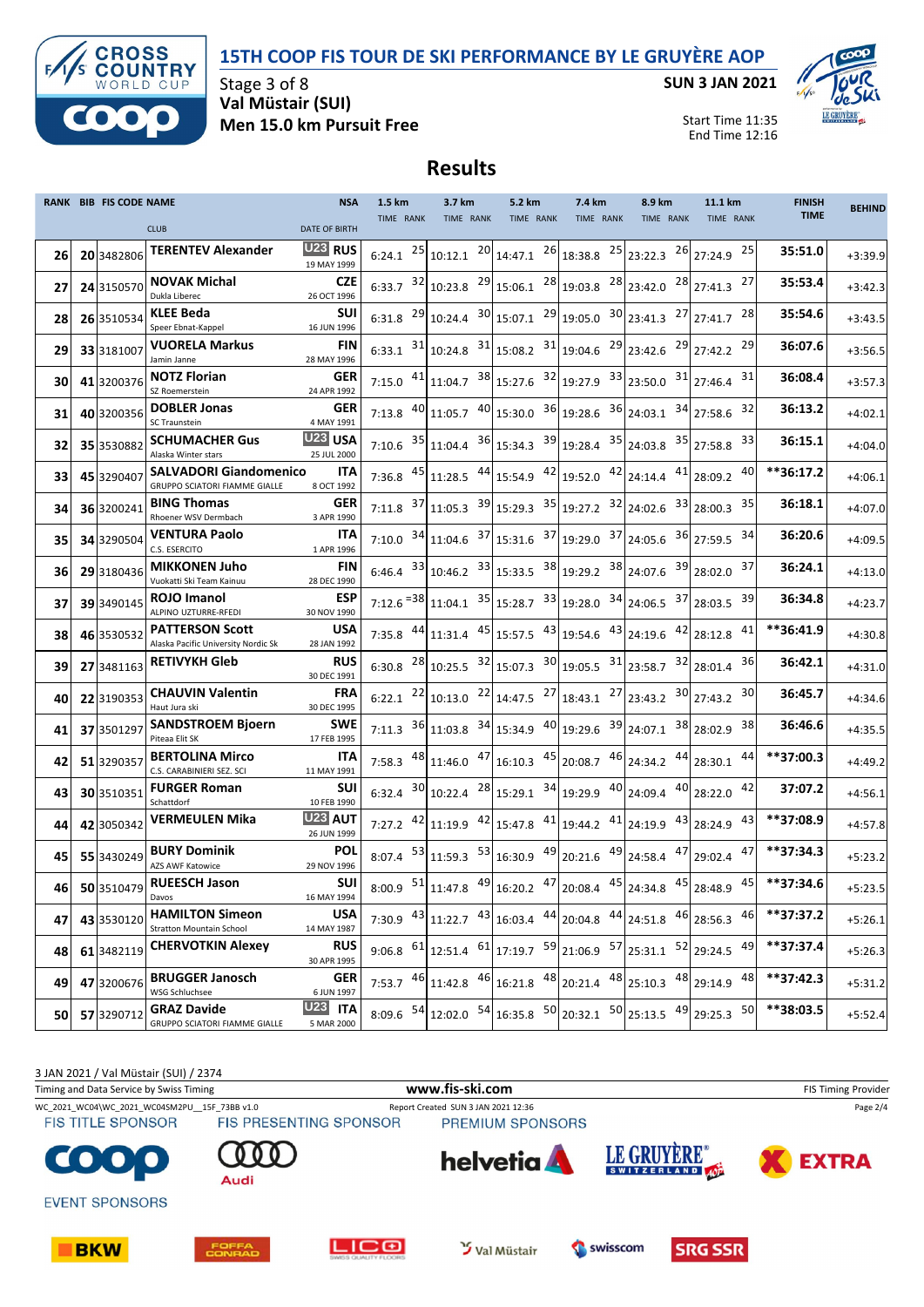### **15TH COOP FIS TOUR DE SKI PERFORMANCE BY LE GRUYÈRE AOP**



Stage 3 of 8 **Val Müstair (SUI) Men 15.0 km Pursuit Free** **SUN 3 JAN 2021**



Start Time 11:35 End Time 12:16

# **Results**

|    | RANK BIB FIS CODE NAME |                                                              | <b>NSA</b>                              | 1.5 km                |     | 3.7 km                                    |    | 5.2 km                |    | 7.4 km                                                                                                                               | 8.9 km                            | 11.1 km            | <b>FINISH</b> | <b>BEHIND</b> |
|----|------------------------|--------------------------------------------------------------|-----------------------------------------|-----------------------|-----|-------------------------------------------|----|-----------------------|----|--------------------------------------------------------------------------------------------------------------------------------------|-----------------------------------|--------------------|---------------|---------------|
|    |                        | <b>CLUB</b>                                                  | <b>DATE OF BIRTH</b>                    | TIME RANK             |     | TIME RANK                                 |    | TIME RANK             |    | TIME RANK                                                                                                                            | TIME RANK                         | TIME RANK          | <b>TIME</b>   |               |
| 51 | 53 3250038             | <b>EINARSSON Snorri Eythor</b><br>Ullur                      | <b>ISL</b><br>21 FEB 1986               | 8:11.6                | 55  | 12:09.1                                   | 56 | 16:50.0               | 54 | 20:50.1 54 25:29.6 51                                                                                                                |                                   | 53<br>29:37.4      | **38:05.8     | $+5:54.7$     |
| 52 | 48 3510619             | <b>FAEHNDRICH Cyril</b><br>Horw                              | <b>U23</b> SUI<br>27 SEP 1999           | 8:03.3                | 52  | 11:57.3 52                                |    | 16:46.0               | 53 |                                                                                                                                      | 20:45.0 53 25:40.7 54             | 54<br>29:48.6      | $**38:31.1$   | $+6:20.0$     |
| 53 | 49 3150519             | <b>FELLNER Adam</b><br>Fenix Ski team jesenik                | <b>CZE</b><br>10 AUG 1993               | 7:59.3                | 49  | 11:47.3                                   | 48 | 16:42.8 52            |    | 20:43.7 52 25:43.5 55                                                                                                                |                                   | 55<br>29:49.1      | **38:32.3     | $+6:21.2$     |
| 54 | 56 3501176             | <b>RUUS Marcus</b><br>AAsarna IK                             | <b>SWE</b><br>30 APR 1994               | 8:18.9                | 56  | 12:05.5 55                                |    | 16:42.5               | 51 |                                                                                                                                      | 20:42.3 $51$ 25:31.3 $53$ 29:36.7 | 52                 | **38:34.4     | $+6:23.3$     |
| 55 | 58 3530713             | <b>BOLGER Kevin</b><br>Sun Valley Ski Education Fnd          | <b>USA</b><br>11 APR 1993               | 8:39.2                | -58 | $12:25.7$ <sup>58</sup> 17:04.8           |    |                       | 56 | $21:04.4$ $56$ 25:52.8                                                                                                               |                                   | 56<br>56 29:56.8   | **38:37.9     | $+6:26.8$     |
| 56 | 38 3270010             | <b>MALONEY WESTGAARD</b>                                     | IRL<br>10 OCT 1995                      | $7:12.6 = 38$         |     | 11:06.3                                   | 41 | 16:15.2               | 46 | $20:19.6$ $47$ $25:21.9$                                                                                                             |                                   | 50 29:32.7<br>51   | 38:43.8       | $+6:32.7$     |
| 57 | 54 3180984             | <b>LEPISTO Lauri</b><br>Kouvolan Hiihtoseura                 | <b>FIN</b><br>19 SEP 1996               | $8:23.8$ 57           |     | $12:21.5$ <sup>57</sup> 17:10.4           |    |                       |    | $\begin{bmatrix} 58 \\ 21:14.5 \end{bmatrix}$ $\begin{bmatrix} 59 \\ 25:54.1 \end{bmatrix}$ $\begin{bmatrix} 57 \\ 57 \end{bmatrix}$ |                                   | 57<br>30:02.9      | **38:45.1     | $+6:34.0$     |
| 58 | 44 3510377             | <b>HEDIGER Jovian</b><br>Bex                                 | <b>SUI</b><br>17 DEC 1990               | 7:57.6                | 47  | 11:54.7                                   | 50 | 16:51.7               | 55 | 20:52.7                                                                                                                              | 55 25:58.9<br>58                  | 58<br>30:09.1      | **39:04.7     | $+6:53.6$     |
| 59 | 52 3501010             | <b>HAEGGSTROEM Johan</b><br>Piteaa Elit Sk                   | SWE<br>10 MAR 1992                      | 8:00.1                |     | $\frac{50}{11:56.7}$ $\frac{51}{17:06.2}$ |    |                       | 57 | $21:14.2$ $58$ $26:21.4$                                                                                                             | 59                                | 59<br>30:31.5      | $***39:22.5$  | $+7:11.4$     |
| 60 | 65 3200072             | <b>KATZ Andreas</b><br>SV Baiersbronn                        | <b>GER</b><br>8 JAN 1988                | 9:36.5                | 65  | $13:21.2$ $64$ 17:54.2                    |    |                       | 63 | $21:48.8$ $63$ $26:33.5$                                                                                                             | 63                                | 63<br>30:43.0      | **39:23.4     | $+7:12.3$     |
| 61 | 59 3560145             | <b>CRV Vili</b><br>ND RATECE - PLANICA                       | <b>U23 SLO</b><br>19 FEB 1999           | 8:49.1                | 59  |                                           |    |                       |    | $\begin{vmatrix} 12.39.8 & 59 \end{vmatrix}$ 17:30.2 $\begin{vmatrix} 60 & 21.27.3 & 60 \end{vmatrix}$ 26:26.4                       |                                   | $60$ 30:32.4<br>60 | **39:26.2     | $+7:15.1$     |
| 62 | 64 3150509             | <b>KNOP Petr</b><br>Dukla Liberec                            | <b>CZE</b><br>12 MAY 1994               | 9:09.5                | 62  |                                           |    | 12:58.2 62 17:32.5 61 |    | $21:36.9$ 62                                                                                                                         | 26:29.5 61                        | 62<br>30:41.0      | **39:26.7     | $+7:15.6$     |
| 63 | 60 3510417             | <b>KAESER Erwan</b><br>Gardes-Frontiere                      | <b>SUI</b><br>8 JUN 1992                | $8:51.5$ 60           |     |                                           |    | 12:45.8 60 17:33.5 62 |    | $21:34.5$ $61$ $26:32.0$ $62$ 30:39.1                                                                                                |                                   | 61                 | **39:56.2     | $+7:45.1$     |
| 64 | 66 3550147             | <b>VIGANTS Raimo</b><br>Madona                               | <b>U23</b><br><b>LAT</b><br>25 FEB 1999 | $9:35.0$ 64           |     | 13:22.9 65                                |    | 18:08.0 64            |    | $22:18.1$ 64                                                                                                                         | 27:06.8 64                        | 64<br>31:25.4      | **40:08.9     | $+7:57.8$     |
| 65 | 67 3220033             | <b>CLUGNET James</b>                                         | <b>GBR</b><br>4 DEC 1996                | 9:43.3                | 66  | 13:27.3 66                                |    | 18:17.2 66            |    | 22:25.4 66 27:23.9 65                                                                                                                |                                   | 65<br>31:29.8      | **40:11.3     | $+8:00.2$     |
| 66 | 63 3430233             | <b>BURY Kamil</b><br><b>AZS AWF Katowice</b>                 | POL<br>23 JUL 1995                      | $9:21.9$ 63           |     | 13:20.0 63                                |    | 18:16.8 65            |    | 22:18.5 65 27:25.2 66                                                                                                                |                                   | 66<br>31:35.5      | **40:44.3     | $+8:33.2$     |
| 67 | 70 3430276             | <b>HARATYK Mateusz</b><br>Nks Trojwies beskidzka             | <b>U23</b><br><b>POL</b><br>27 MAY 1998 | 10:45.5               | 69  | 14:37.7 69                                |    | 19:50.5 69            |    | $23:52.1$ $69$ $29:01.1$                                                                                                             | 68                                | 67<br>33:10.0      | $**42:12.3$   | $+10:01.2$    |
| 68 | 68 3181098             | <b>SUHONEN Verneri</b><br>Hollolan Urheilijat -46            | FIN<br>11 MAR 1997                      | 10:05.5               | 68  | 14:03.6                                   | 68 | 19:10.5 67            |    |                                                                                                                                      | 23:38.4 67 28:50.7 67             | 68<br>33:14.6      | $**42:26.2$   | $+10:15.1$    |
| 69 | 71 3040101             | <b>BELLINGHAM Phillip</b><br>Birkebeiner Nordic Ski Club     | <b>AUS</b><br>24 FEB 1991               | 11:07.8               | 70  | 15:02.8 70                                |    | 20:03.3               | 70 | 24:01.6 70 29:10.6 69                                                                                                                |                                   | 69<br>33:20.3      | **42:29.6     | $+10:18.5$    |
| 70 | 69 3430103             | <b>STAREGA Maciej</b><br><b>UKS RAWA Siedlce</b>             | <b>POL</b><br>31 JAN 1990               | 10:04.4               | 67  | 14:02.0 67                                |    | 19:22.5               | 68 |                                                                                                                                      | 23:45.1 68 29:13.0 70             | 70<br>33:40.9      | **43:48.5     | $+11:37.4$    |
| 71 | 74 3430264             | <b>ANTOLEC Kacper</b><br><b>AZS AWF Katowice</b>             | <b>POL</b><br>1 MAR 1996                | 12:16.3               | 72  | 16:16.2 72                                |    | 21:16.3 71            |    | 25:27.8 71 30:37.4 71                                                                                                                |                                   | 71<br>34:58.1      | **44:25.4     | $+12:14.3$    |
| 72 | 72 3900005             | <b>CHANLOUNG Mark</b><br>Ski and Snowboard Association of Th | <b>THA</b><br>9 FEB 1995                | 11:52.3 <sup>71</sup> |     |                                           |    | 15:47.0 71 21:33.9 73 |    | 25:52.2 73 31:02.0 72                                                                                                                |                                   | 72<br>35:14.4      | **44:32.0     | $+12:20.9$    |
| 73 | 75 3040125             | de CAMPO Seve                                                | U <sub>23</sub> AUS<br>15 JUL 1998      | 12:21.1               | 73  | 16:17.5 73                                |    | 21:18.7               | 72 | 25:30.7 72 31:03.7 73                                                                                                                |                                   | 73<br>35:26.0      | **44:42.8     | $+12:31.7$    |
| 74 | 76 3040108             | <b>POLLOCK Mark</b><br>Wangaratta Ski Club                   | <b>AUS</b><br>24 MAR 1992               | 14:15.8 75            |     | 18:29.5 75                                |    | 23:49.8 74            |    | 28:04.0 74 33:14.9 74                                                                                                                |                                   | 74<br>37:29.1      | **47:03.7     | $+14:52.6$    |